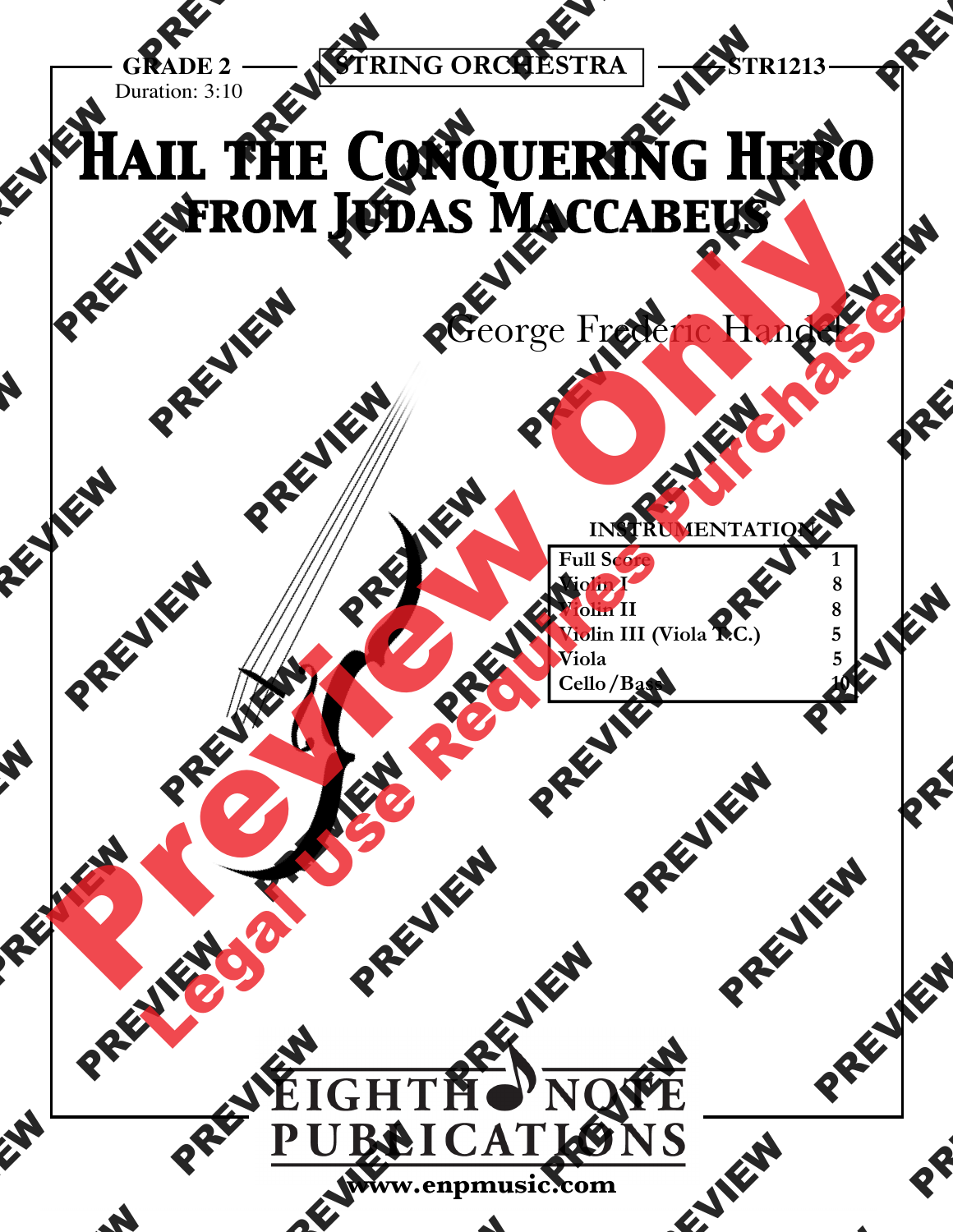## Hail the Conquering Hero

*from* Judas Maccabeus

*Arranged by David Marlatt* George Frederic Handel



CATALOG NUMBER: STR1213

COST: \$45.00 DURATION: 3:10

DIFFICULTY RATING:GRADE 2 String Orchestra

## **www.enpmusic.com**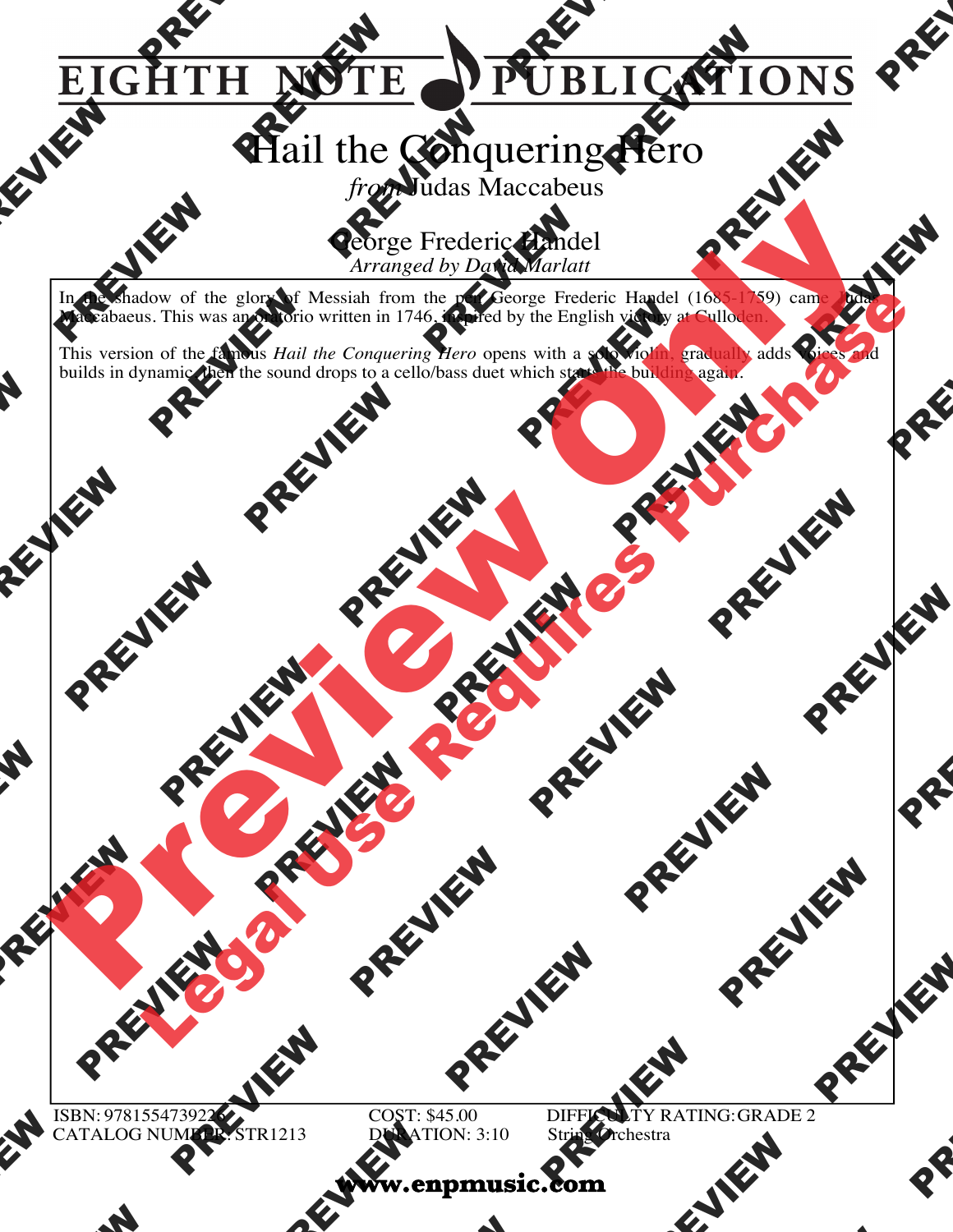

© 2012 **EIGHTH NOTE PUBLICATIONS** www.enpmusic.com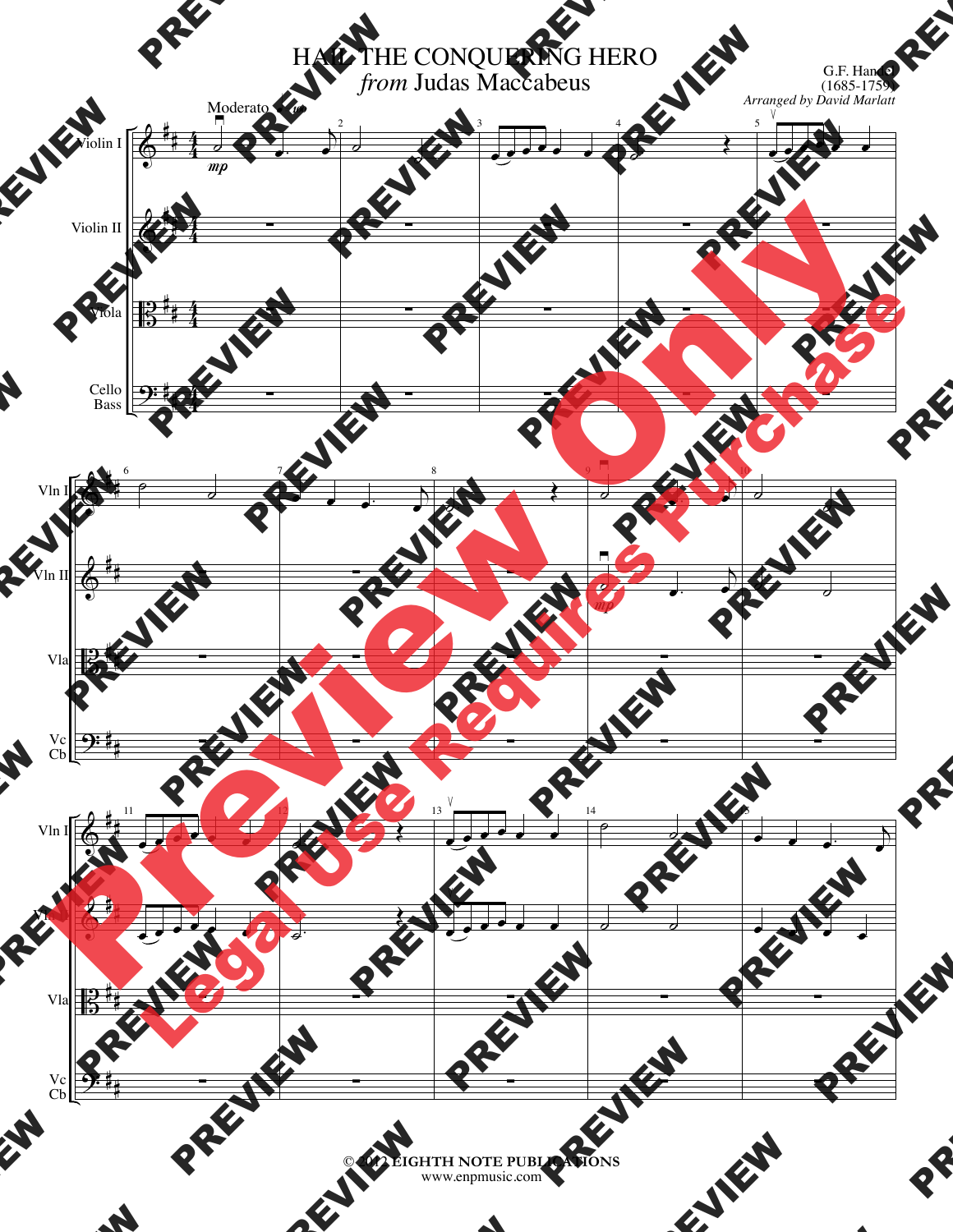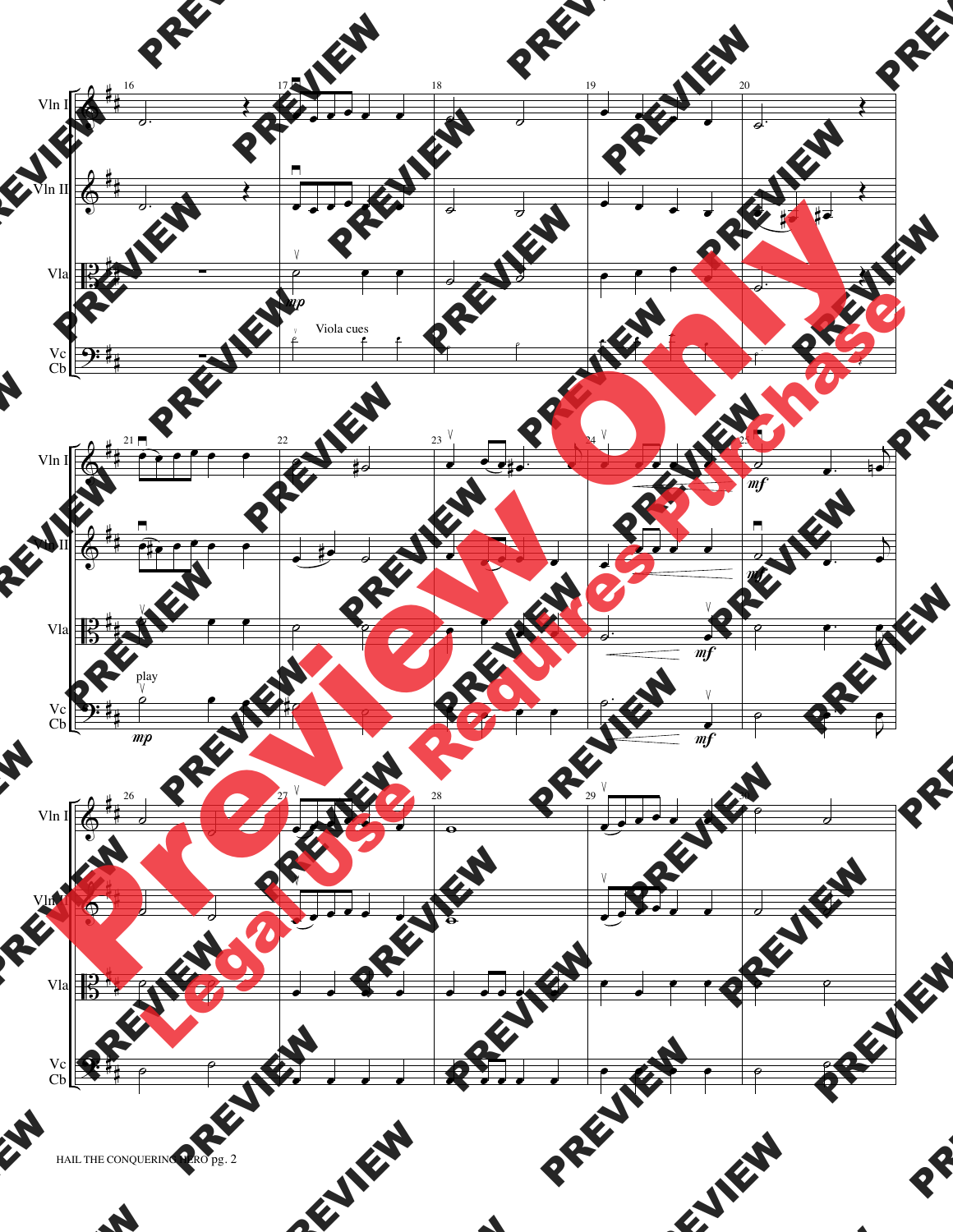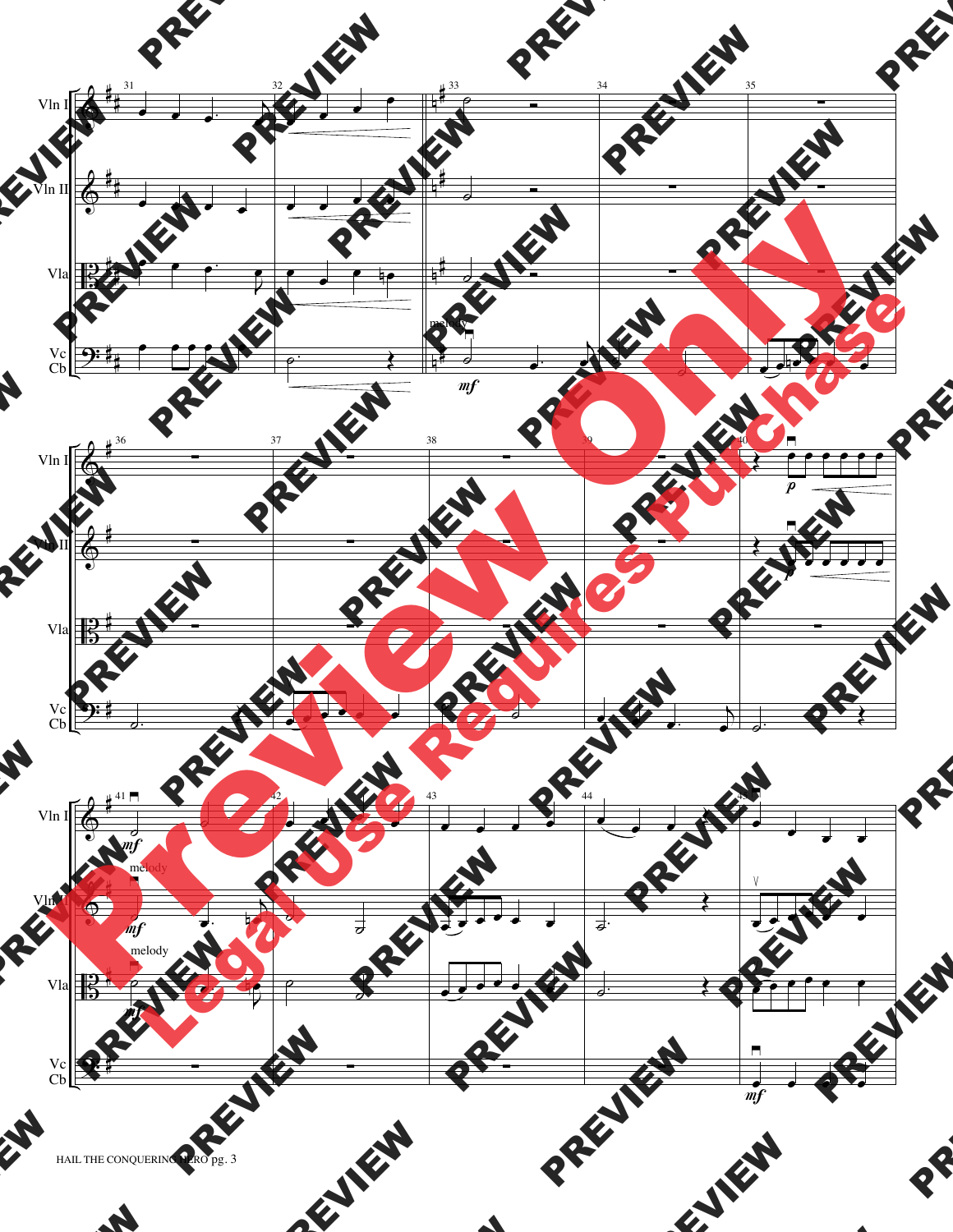